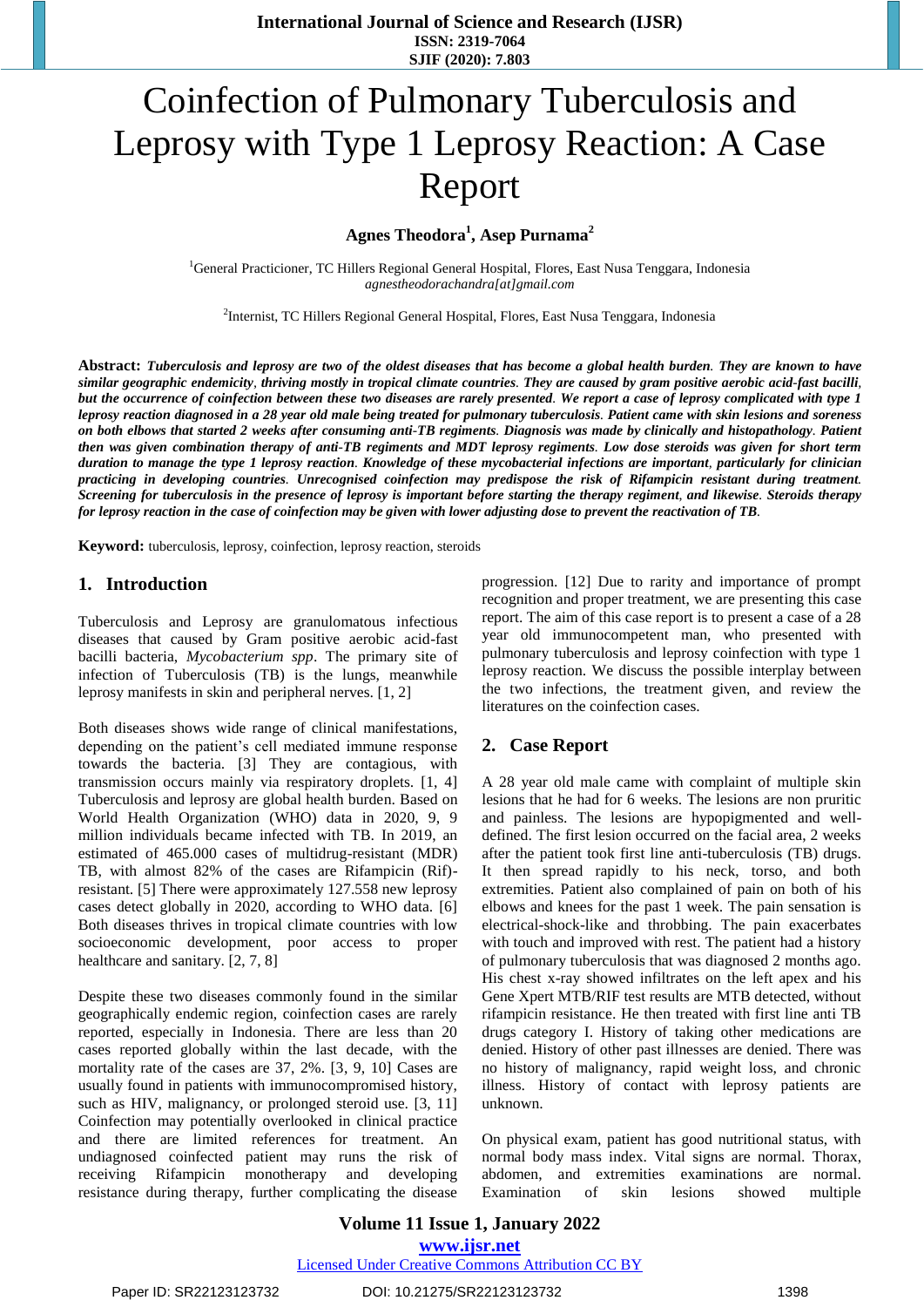### **International Journal of Science and Research (IJSR) ISSN: 2319-7064 SJIF (2020): 7.803**

hypopigmented macule on the regions of buccal, posterior colli, thorax, bilateral brachii and antebrachii, bilateral palmar, bilateral genu, and bilateral dorsopedis. The lesions are asymmetric, well defined, regular border, and some covered with white fine scales. Neurological examination showed thickening with tenderness on palpation on the bilateral ulnar nerves, bilateral peroneus communis nerves, and bilateral posterior tibialis nerves. These findings showing signs of neuritis. The light touch, pin-prick test and thermal sensory test showed anesthesia on almost all skin lesions. Other sensory, motoric, and autonomical nerve disturbance were not detected. There are no muscle atrophy found during examination.

Slit-skin smear test was performed on both ear lobes and most active lesions. Acid-fast bacilli was detected with the result of Bacterial Index: 2+. The laboratory examinations are within normal range. Anti HIV test was non reactive and blood glucose levels are normal. From these findings, we established the diagnosis of the patient as Multibacillary (MH) Leprosy with Type 1 Leprosy Reaction and Pulmonary Tuberculosis coinfection. For therapy, patient shall continue the continuation phase of first line anti-TB drug regiment which consisted of Rifampicin 600 mg and Isoniazid 600 mg for 3 days in a week for 4 months. For the Leprosy, patient was treated with Multidrug Treatment (MDT) of Leprosy which consists of Lamprene 300 mg and Dapsone 100 mg on the first day of every month, followed by Lamprene 50 mg and Dapsone 100 mg daily. The Rifampicin from the MDT regiments were derived from the tuberculosis regiment.

When the patient completed the anti TB drugs regiment, single dose Rifampicin 600 mg will be given monthly until the MDT leprosy regiment finished. For the type 1 leprosy reaction, patient was treated with prednisone 25 mg daily for 12 weeks, and will be tappered off 5 mg per 2 weeks until reach minimal dose, 5 mg upon week 11 and week 12. During observation, 4 weeks into the therapy, the patient showed positive response. The neuritis symptoms were subsides, skin lesions are inactive, and there are no pulmonary and respiratory complains.



**Figure 1:** Facial and Neck Lesions





**Figure 2:** Extremities Lesions



**Figures 3:** Chest X-ray



**Figures 4:** Slit-skin Smear test

**Volume 11 Issue 1, January 2022 www.ijsr.net** Licensed Under Creative Commons Attribution CC BY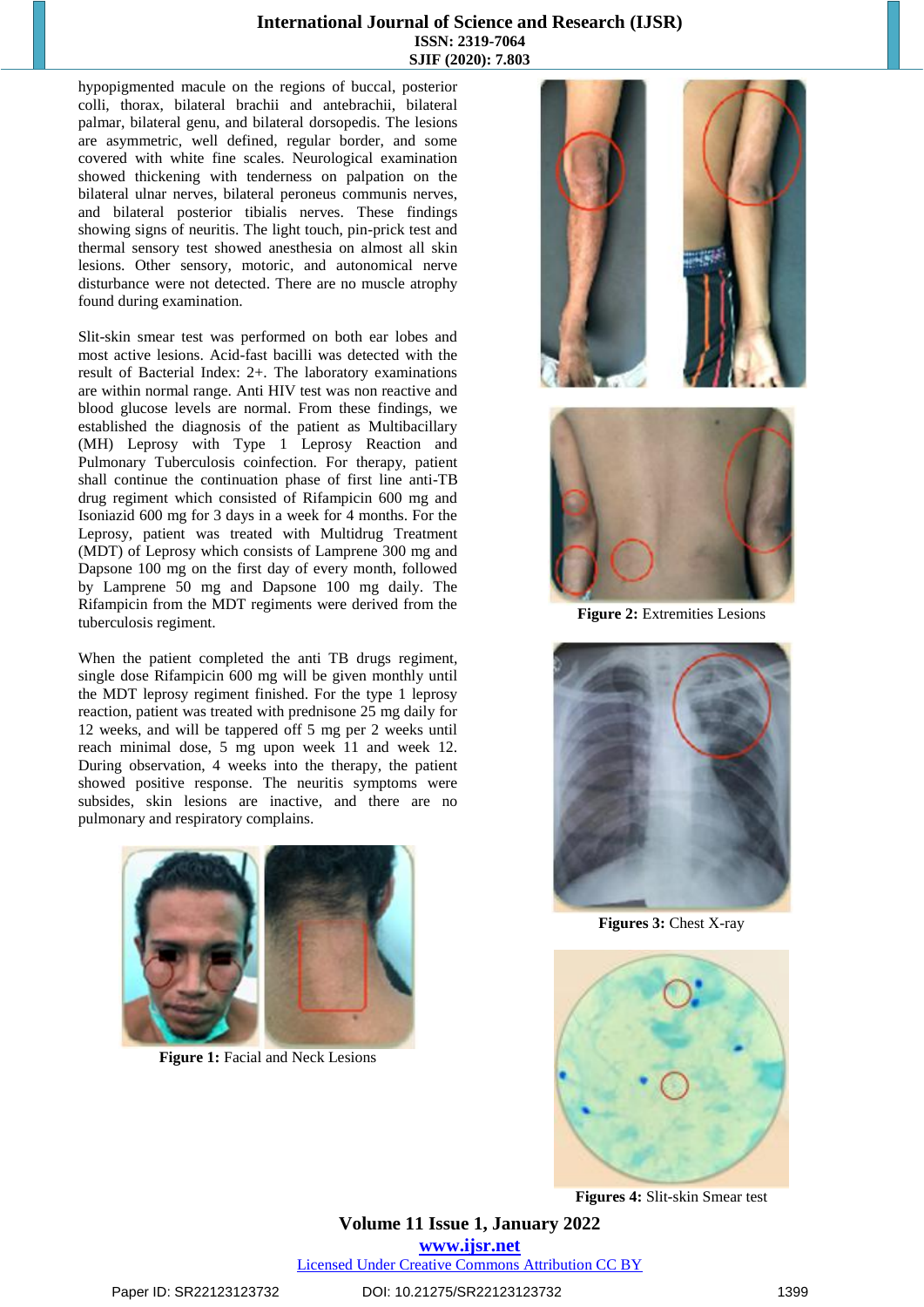## **International Journal of Science and Research (IJSR) ISSN: 2319-7064 SJIF (2020): 7.803**

## **3. Discussion**

Coinfection case of pulmonary tuberculosis and leprosy are rarely reported, despite sharing the similar endemic geographical area. It is thought that patients with leprosy are more susceptible to be infected with TB, due to impaired cell-mediated response. [3, 11] The host defence mechanism may be blunted. Inflammatory cytokines such as Toll-like receptor 2, chemokine ligand-2, and tumor necrosis factor alpha may be depressed, encouraging the growth and dissemination of tuberculosis bacilii when triggered. This phenomenon may lead to reactivation of the latent TB infection or facilitating new infection. [3, 10] Several literatures giving an antagonist perspective regarding the interaction between the two diseases due to the rarity of the cases. Leprosy and TB infection may not occurred in a frequent manners due to the different reproduction rates, and the possible cross-immunity between the two organisms. [3, 9, 11] The interactions are still remained conflicted to this day, but nevertheless coinfection is still an important issue that need to be studied, particularly in diagnosing and prescribing therapy regiments.

Our patient was on anti-TB regiment when he presented skin lesions of type 1 leprosy reaction. We suspected the anti-TB drugs may have exacerbation effect towards the patient's immune system. It caused release of antigens or dead cells fragments of *M. leprae* that was killed by the Rifampicin in the anti-TB regiments. It may also due to immune recovery caused by the therapeutic effect of anti-TB drugs. [10, 13] In most cases of coinfection, TB follows leprosy infection, or the patients were diagnosed with leprosy as the first infection. The first infection remains unclear for our patients, due to lack of information regarding history of contact. Although, we believe the patient may have infected with leprosy before the tuberculosis, but it remained latent. [11] It is recommended for clinician to screen for TB in patient with leprosy, and likewise. Among the cases that were reported, most of the patients were under immunocompromised condition, such as HIV positive or prolonged use of steroids. [3, 12] Our patient was immucompetent, there were no comorbidities found in this case.

The risk of undiagnosed coinfection is developing resistance for Rifampicin, particularly towards tuberculosis during leprosy therapy. [9, 12] Our patient was first treated with anti-TB drugs, then added with MDT regiments for 12 months. [2] The Rifampicin in MDT regiments were derived from the anti-TB regiments. Once the regiments are finished, Rifampicin will be given in the original manner, which is 600 mg single dose, once a month on the first day. Leprosy reactions are treated with steroids. Our patient was displaying signs of type 1 leprosy reaction or so-called reversal reaction. [2, 4] Initial dosage of the steroid given in this patient was 25 mg. Steroid was given over the period of 12 weeks, with the dosage was tappered 5 mg, every 2 weeks. The steroid dosage in the therapy was lower than the dosage referenced in WHO guideline. The consideration was the risk of reactivating of the tuberculosis bacteria, and based on the TRIPOD studies, which 300 leprosy patients were followed up for 24 months, and cleared from having tuberculosis coinfection, despite the usage of steroids. [14]

This may be resulted from low dose of steroids, around 20 mg/day, which in our case, can be greater, due to the duration of treatment was not long. Such dosage was given to our patient, while we closely monitored the responses. The outcome was good, and we managed to subsides the leprosy reaction. Within 4 weeks of therapy, upon observation, neuritis symptoms were gone, skin lesions were inactive, and respiratory complaints were absent. Patient then advised to continued the regiments until finished, under monthly monitoring.

# **4. Conclusion**

Although rarely reported, coinfection between tuberculosis and leprosy exist and shall not be overlooked by clinicians. Our case illustrates the coinfection under the condition of immunocompetent host and complicated with the leprosy reaction. Proper diagnostic, screening, and tailored therapy regiments are required in clinical practice to prevent the risk of developing drug resistance. There is a need of screening for TB in patients diagnosed with leprosy, and likewise. Steroids may be given under the condition of leprosy reaction, and dosage adjustment may be required to achieve maximum outcome.

# **5. Disclosure**

All authors contributed equally. There is no conflict of interest in this case report.

## **References**

- [1] Lewinsohn DM, Leonard MK, LoBue PA, et al. Official American Thoracic Society/Infectious Diseases Society of America/Centers for Disease Control and Prevention Clinical Practice Guidelines: Diagnosis of Tuberculosis in Adults and Children. Clin Infect Dis 2017; 64: e1.
- [2] World Health Organization. Guidelines for The Diagnosis, Treatment, and Prevention of Leprosy.2017. New Delhi: World Health Organization, Regional Office for South-East Asia; 27-29
- [3] Keragala, B. S. D. P., Herath, H. M. M. T. B., Janapriya, G. H. D. C. et al. Coexistence of mycobacterial infections – Mycobacterium tuberculosis and Mycobacterium leprae – in Sri Lanka: a case series.2020. J Med Case Reports 14, 101
- [4] Sung SM, Kobayashi TT. Diagnosis and Treatment of Leprosy Type 1 (Reversal) Reaction.2015. Cutis.2015 April; 95 (4): 222-226
- [5] World Health Organization. Global tuberculosis report 2021. [https: //www.who. int/publications/i/item/](http://www.who.int/publications/i/item/) 9789240037021
- [6] World Health Organization. Leprosy (Hansen's disease). [https: //www.who. int/news-room/fact-sheets/](http://www.who.int/news-room/fact-sheets/) detail/leprosy
- [7] Dye C, Lönnroth K, Jaramillo E, et al. Trends in tuberculosis incidence and their determinants in 134 countries. Bull World Health Organ 2009; 87: 683.
- [8] Lienhardt C. From exposure to disease: the role of environmental factors in susceptibility to and development of tuberculosis. Epidemiol Rev 2001; 23:

# **Volume 11 Issue 1, January 2022**

**www.ijsr.net**

Licensed Under Creative Commons Attribution CC BY